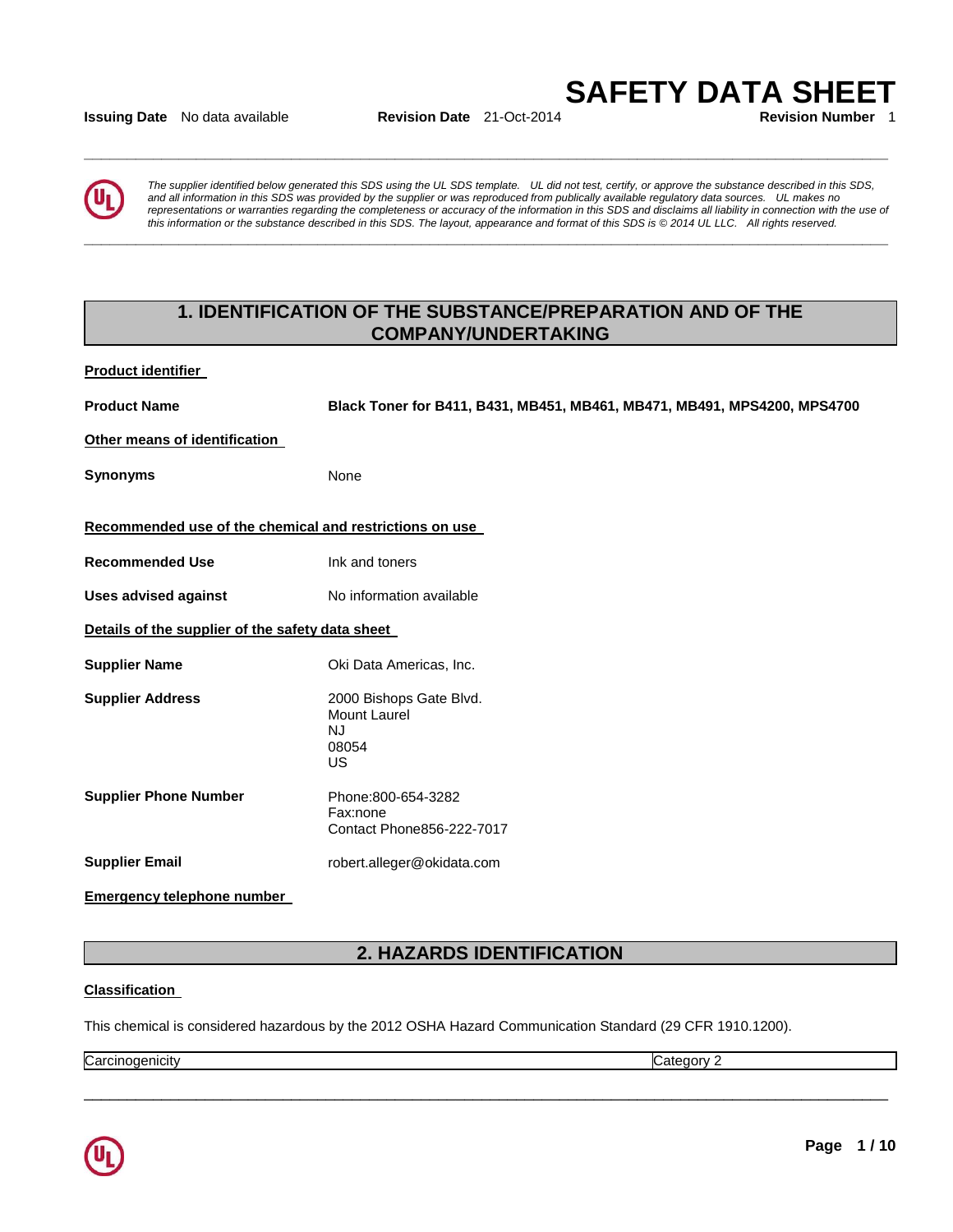### **GHS Label elements, including precautionary statements**

| Warning                     |              |                                |          |
|-----------------------------|--------------|--------------------------------|----------|
|                             |              |                                |          |
|                             |              |                                |          |
| Suspected of causing cancer |              |                                |          |
|                             |              |                                |          |
|                             |              |                                |          |
|                             |              |                                |          |
|                             |              |                                |          |
|                             | $\mathbf{r}$ |                                |          |
|                             |              |                                | Odorless |
|                             |              | Physical state Powder(s) Solid | Odor     |

\_\_\_\_\_\_\_\_\_\_\_\_\_\_\_\_\_\_\_\_\_\_\_\_\_\_\_\_\_\_\_\_\_\_\_\_\_\_\_\_\_\_\_\_\_\_\_\_\_\_\_\_\_\_\_\_\_\_\_\_\_\_\_\_\_\_\_\_\_\_\_\_\_\_\_\_\_\_\_\_\_\_\_\_\_\_\_\_\_\_\_\_\_

\_\_\_\_\_\_\_\_\_\_\_\_\_\_\_\_\_\_\_\_\_\_\_\_\_\_\_\_\_\_\_\_\_\_\_\_\_\_\_\_\_\_\_\_\_\_\_\_\_\_\_\_\_\_\_\_\_\_\_\_\_\_\_\_\_\_\_\_\_\_\_\_\_\_\_\_\_\_\_\_\_\_\_\_\_\_\_\_\_\_\_\_\_

# **Precautionary Statements - Prevention**

Obtain special instructions before use Do not handle until all safety precautions have been read and understood Use personal protective equipment as required

#### **Precautionary Statements - Response**

IF exposed or concerned: Get medical advice/attention

### **Precautionary Statements - Storage**

Store locked up

### **Precautionary Statements - Disposal**

Dispose of contents/container to an approved waste disposal plant

### **Hazards not otherwise classified (HNOC)**

Not applicable

### **Unknown Toxicity**

100.82% of the mixture consists of ingredient(s) of unknown toxicity

### **Other information**

No information available

#### **Interactions with Other Chemicals**

No information available.

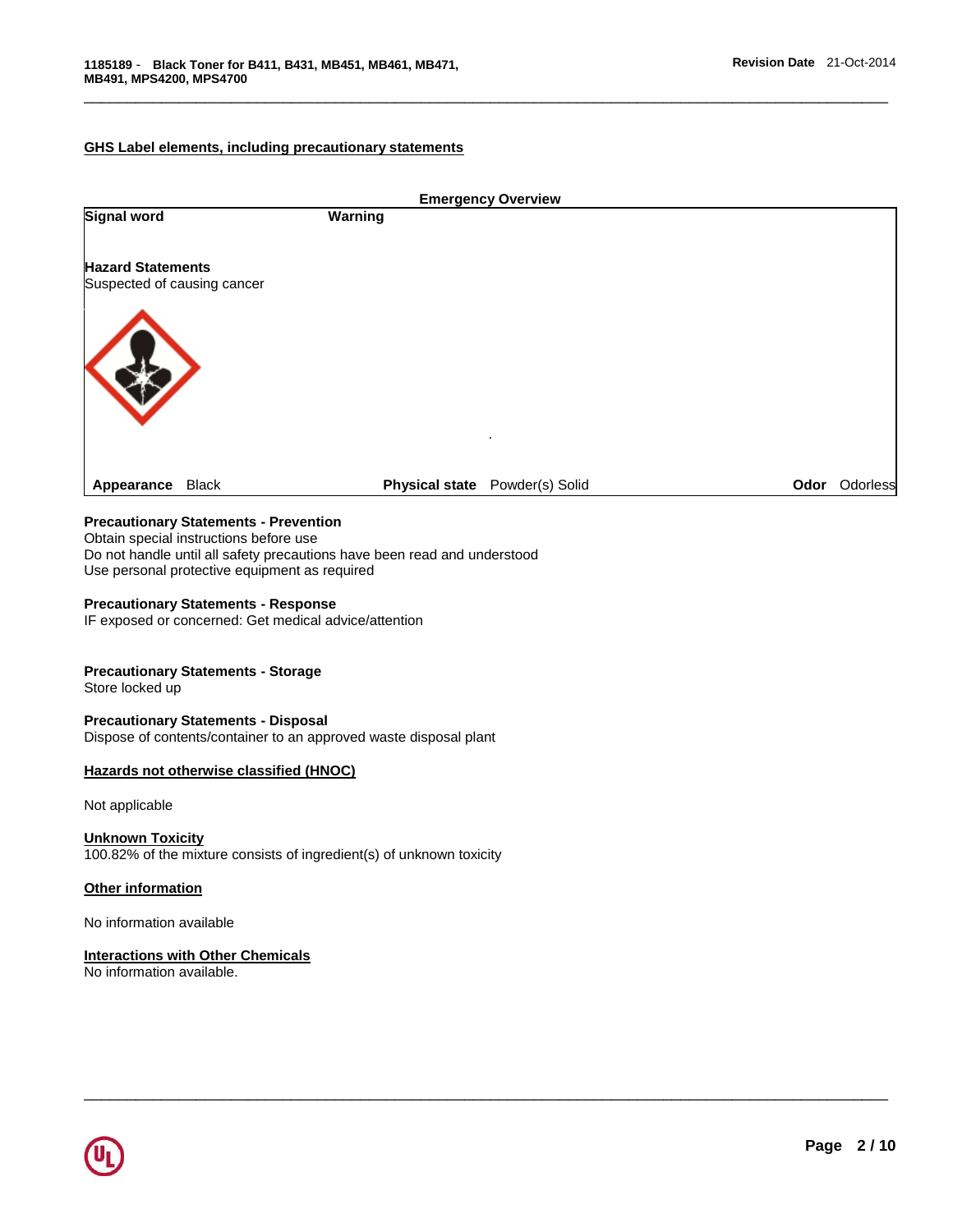# **3. COMPOSITION/INFORMATION ON INGREDIENTS**

\_\_\_\_\_\_\_\_\_\_\_\_\_\_\_\_\_\_\_\_\_\_\_\_\_\_\_\_\_\_\_\_\_\_\_\_\_\_\_\_\_\_\_\_\_\_\_\_\_\_\_\_\_\_\_\_\_\_\_\_\_\_\_\_\_\_\_\_\_\_\_\_\_\_\_\_\_\_\_\_\_\_\_\_\_\_\_\_\_\_\_\_\_

| Chemical<br><b>Name</b>                                     | CAS No | Weiaht-% | Secret<br>⊺rade |
|-------------------------------------------------------------|--------|----------|-----------------|
| Third<br>1183616)<br>. P # 1<br><b>Formulation</b><br>Party | петаг  |          |                 |
|                                                             |        |          |                 |

The exact percentage (concentration) of composition has been withheld as a trade secret

# **4. FIRST AID MEASURES**

# **First aid measures**

.

| <b>General Advice</b> | Immediate medical attention is required.                                                                 |  |  |
|-----------------------|----------------------------------------------------------------------------------------------------------|--|--|
| Eye contact           | Rinse thoroughly with plenty of water, also under the eyelids. If symptoms persist,<br>call a physician. |  |  |
| <b>Skin contact</b>   | Wash skin with soap and water. In the case of skin irritation or allergic reactions<br>see a physician.  |  |  |
| <b>Inhalation</b>     | Remove to fresh air. If symptoms persist, call a physician.                                              |  |  |
| Ingestion             | Do NOT induce vomiting. Drink plenty of water. If symptoms persist, call a<br>physician.                 |  |  |

\_\_\_\_\_\_\_\_\_\_\_\_\_\_\_\_\_\_\_\_\_\_\_\_\_\_\_\_\_\_\_\_\_\_\_\_\_\_\_\_\_\_\_\_\_\_\_\_\_\_\_\_\_\_\_\_\_\_\_\_\_\_\_\_\_\_\_\_\_\_\_\_\_\_\_\_\_\_\_\_\_\_\_\_\_\_\_\_\_\_\_\_\_

# **Most important symptoms and effects, both acute and delayed**

**Most Important Symptoms and**  No information available. **Effects** 

### **Indication of any immediate medical attention and special treatment needed**

**Notes to Physician Treat symptomatically.** 

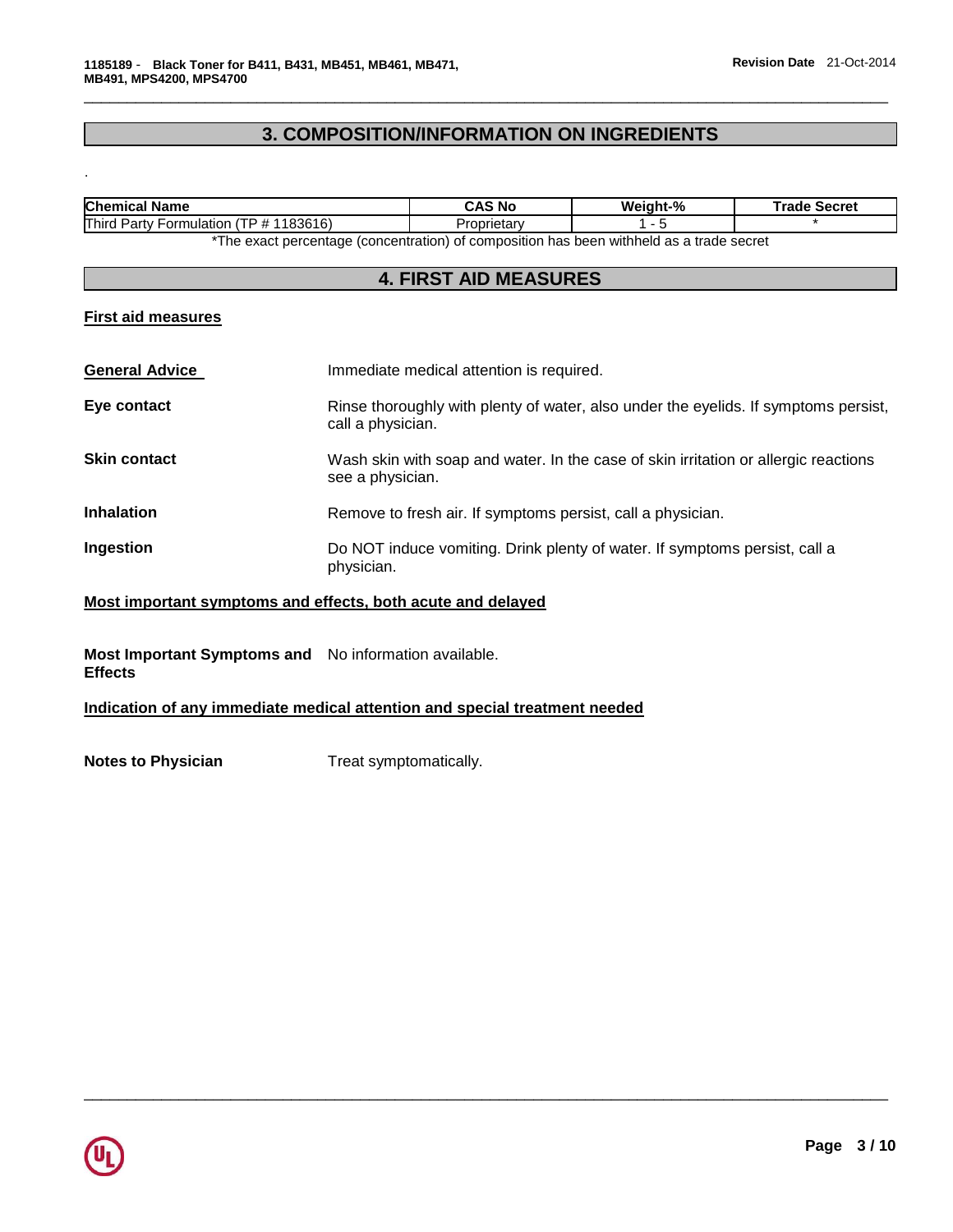# **5. FIRE-FIGHTING MEASURES**

\_\_\_\_\_\_\_\_\_\_\_\_\_\_\_\_\_\_\_\_\_\_\_\_\_\_\_\_\_\_\_\_\_\_\_\_\_\_\_\_\_\_\_\_\_\_\_\_\_\_\_\_\_\_\_\_\_\_\_\_\_\_\_\_\_\_\_\_\_\_\_\_\_\_\_\_\_\_\_\_\_\_\_\_\_\_\_\_\_\_\_\_\_

### **Suitable Extinguishing Media**

Use extinguishing measures that are appropriate to local circumstances and the surrounding environment.

## **Unsuitable extinguishing media**

CAUTION: Use of water spray when fighting fire may be inefficient.

## **Specific hazards arising from the chemical**

No information available.

#### **Hazardous Combustion Products**

Carbon oxides.

# **Explosion Data**

**Sensitivity to Mechanical Impact** No.

**Sensitivity to Static Discharge Mo.** 

### **Protective equipment and precautions for firefighters**

As in any fire, wear self-contained breathing apparatus pressure-demand, MSHA/NIOSH (approved or equivalent) and full protective gear.

# **6. ACCIDENTAL RELEASE MEASURES**

\_\_\_\_\_\_\_\_\_\_\_\_\_\_\_\_\_\_\_\_\_\_\_\_\_\_\_\_\_\_\_\_\_\_\_\_\_\_\_\_\_\_\_\_\_\_\_\_\_\_\_\_\_\_\_\_\_\_\_\_\_\_\_\_\_\_\_\_\_\_\_\_\_\_\_\_\_\_\_\_\_\_\_\_\_\_\_\_\_\_\_\_\_

## **Personal precautions, protective equipment and emergency procedures**

| <b>Personal precautions</b>                          | Avoid contact with eyes.                                 |  |  |  |
|------------------------------------------------------|----------------------------------------------------------|--|--|--|
| <b>Other Information</b>                             | Refer to protective measures listed in Sections 7 and 8. |  |  |  |
| <b>Environmental precautions</b>                     |                                                          |  |  |  |
| <b>Environmental precautions</b>                     | Refer to protective measures listed in Sections 7 and 8. |  |  |  |
| Methods and material for containment and cleaning up |                                                          |  |  |  |
|                                                      |                                                          |  |  |  |
| <b>Methods for containment</b>                       | Prevent further leakage or spillage if safe to do so.    |  |  |  |
| Methods for cleaning up                              | Pick up and transfer to properly labeled containers.     |  |  |  |

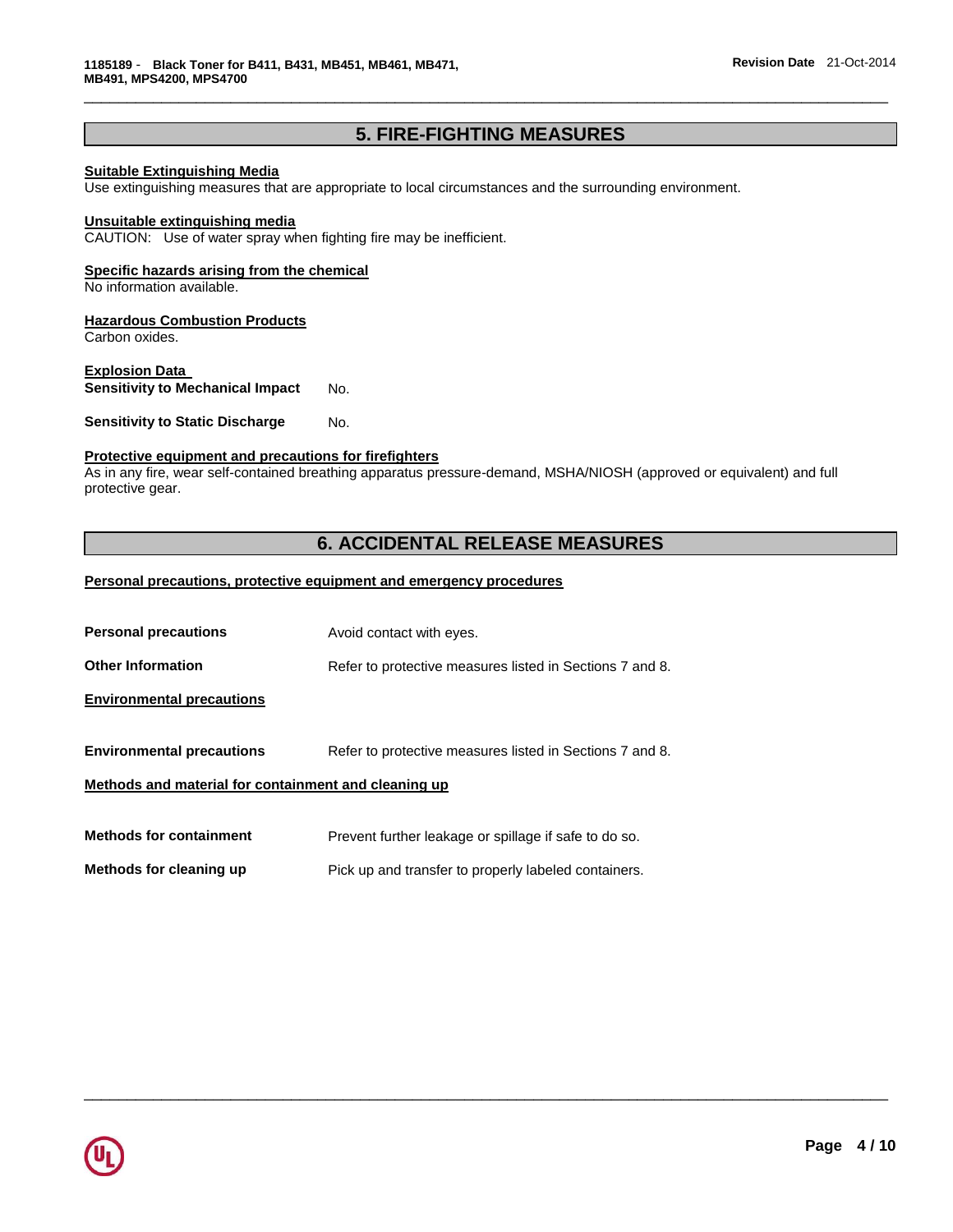# **7. HANDLING AND STORAGE**

\_\_\_\_\_\_\_\_\_\_\_\_\_\_\_\_\_\_\_\_\_\_\_\_\_\_\_\_\_\_\_\_\_\_\_\_\_\_\_\_\_\_\_\_\_\_\_\_\_\_\_\_\_\_\_\_\_\_\_\_\_\_\_\_\_\_\_\_\_\_\_\_\_\_\_\_\_\_\_\_\_\_\_\_\_\_\_\_\_\_\_\_\_

# **Precautions for safe handling**

| <b>Handling</b>              | Handle in accordance with good industrial hygiene and safety practice. Avoid contact with<br>skin, eyes or clothing. Do not eat, drink or smoke when using this product. Take off<br>contaminated clothing and wash before reuse. |
|------------------------------|-----------------------------------------------------------------------------------------------------------------------------------------------------------------------------------------------------------------------------------|
|                              | Conditions for safe storage, including any incompatibilities                                                                                                                                                                      |
| <b>Storage</b>               | Keep container tightly closed.                                                                                                                                                                                                    |
| <b>Incompatible Products</b> | None known based on information supplied.                                                                                                                                                                                         |

# **8. EXPOSURE CONTROLS/PERSONAL PROTECTION**

## **Control parameters**

#### **Exposure Guidelines**

| <b>Chemical Name</b>                                                                                                                                                                                                                     | <b>ACGIH TLV</b>                                                                                                                                                                                      | <b>OSHA PEL</b>                                                  | <b>NIOSH IDLH</b>                                                                                                                                              |
|------------------------------------------------------------------------------------------------------------------------------------------------------------------------------------------------------------------------------------------|-------------------------------------------------------------------------------------------------------------------------------------------------------------------------------------------------------|------------------------------------------------------------------|----------------------------------------------------------------------------------------------------------------------------------------------------------------|
| Third Party Formulation (TP # 1183616)                                                                                                                                                                                                   | TWA: $3 \text{ mg/m}^3$ inhalable fraction                                                                                                                                                            | TWA: $3.5 \text{ mg/m}^3$<br>(vacated) TWA: $3.5 \text{ mg/m}^3$ | IDLH: 1750 mg/m <sup>3</sup><br>TWA: $3.5 \text{ mg/m}^3$<br>TWA: 0.1 mg/m <sup>3</sup> Carbon black in<br>presence of Polycyclic aromatic<br>hydrocarbons PAH |
| ACGIH TLV: American Conference of Governmental Industrial Hygienists - Threshold Limit Value OSHA PEL: Occupational Safety and Health<br>Administration - Permissible Exposure Limits NIOSH IDLH Immediately Dangerous to Life or Health |                                                                                                                                                                                                       |                                                                  |                                                                                                                                                                |
| <b>Other Exposure Guidelines</b>                                                                                                                                                                                                         | Vacated limits revoked by the Court of Appeals decision in AFL-CIO v. OSHA, 965 F.2d<br>962 (11th Cir., 1992) See section 15 for national exposure control parameters                                 |                                                                  |                                                                                                                                                                |
| <b>Appropriate engineering controls</b>                                                                                                                                                                                                  |                                                                                                                                                                                                       |                                                                  |                                                                                                                                                                |
| <b>Engineering Measures</b>                                                                                                                                                                                                              | <b>Showers</b><br>Eyewash stations<br>Ventilation systems                                                                                                                                             |                                                                  |                                                                                                                                                                |
| Individual protection measures, such as personal protective equipment                                                                                                                                                                    |                                                                                                                                                                                                       |                                                                  |                                                                                                                                                                |
| <b>Eye/face protection</b>                                                                                                                                                                                                               | No special protective equipment required.                                                                                                                                                             |                                                                  |                                                                                                                                                                |
| Skin and body protection                                                                                                                                                                                                                 | Wear protective gloves and protective clothing.                                                                                                                                                       |                                                                  |                                                                                                                                                                |
| <b>Respiratory protection</b>                                                                                                                                                                                                            | No protective equipment is needed under normal use conditions. If exposure limits are<br>exceeded or irritation is experienced, ventilation and evacuation may be required.                           |                                                                  |                                                                                                                                                                |
| <b>Hygiene Measures</b>                                                                                                                                                                                                                  | Handle in accordance with good industrial hygiene and safety practice. Do not eat, drink or<br>smoke when using this product. Wash hands before breaks and immediately after handling<br>the product. |                                                                  |                                                                                                                                                                |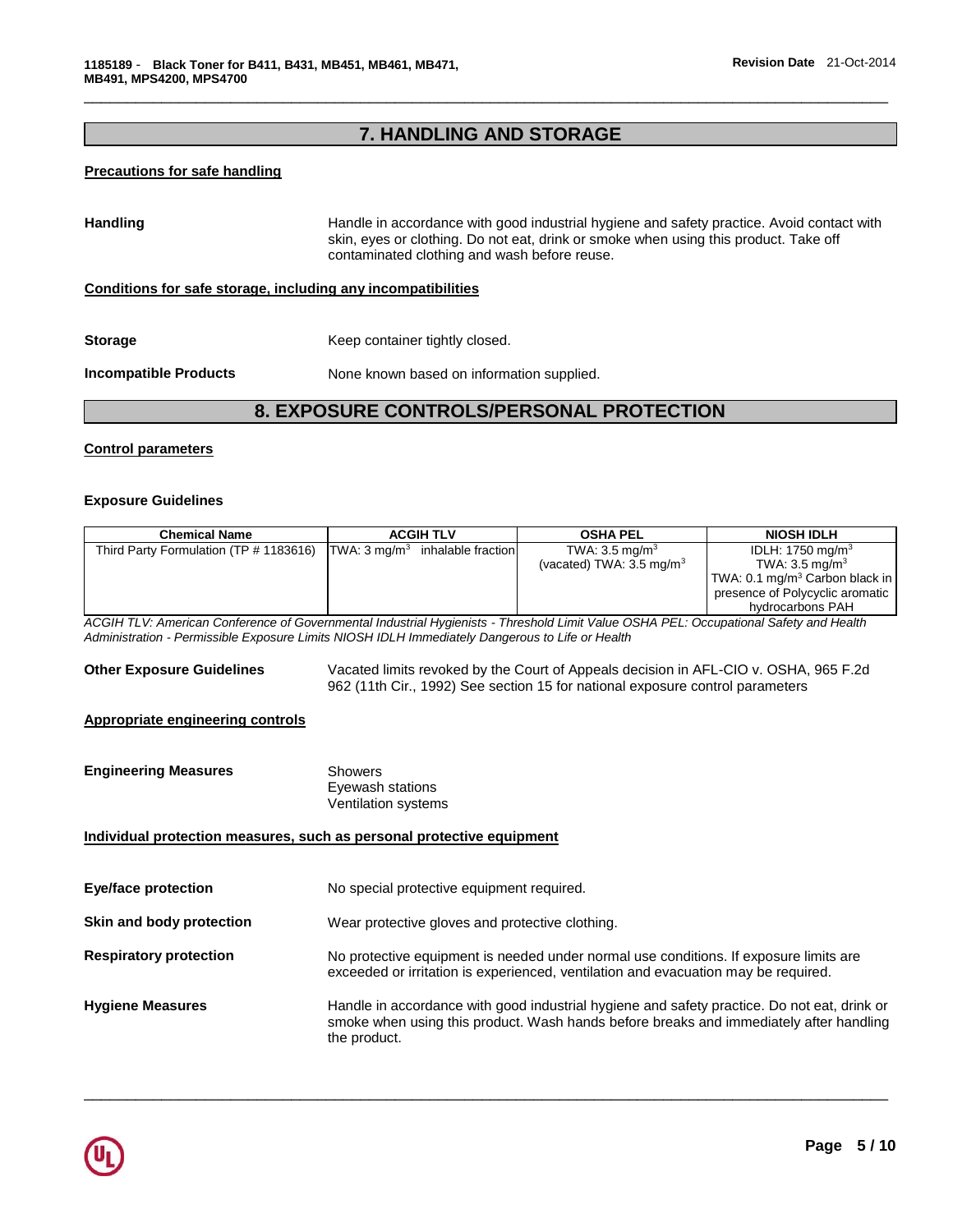# **9. PHYSICAL AND CHEMICAL PROPERTIES**

\_\_\_\_\_\_\_\_\_\_\_\_\_\_\_\_\_\_\_\_\_\_\_\_\_\_\_\_\_\_\_\_\_\_\_\_\_\_\_\_\_\_\_\_\_\_\_\_\_\_\_\_\_\_\_\_\_\_\_\_\_\_\_\_\_\_\_\_\_\_\_\_\_\_\_\_\_\_\_\_\_\_\_\_\_\_\_\_\_\_\_\_\_

### **Physical and Chemical Properties**

| <b>Physical state</b><br>Appearance                     | Powder(s), Solid<br><b>Black</b> | Odor                  | <b>Odorless</b> |
|---------------------------------------------------------|----------------------------------|-----------------------|-----------------|
| Color                                                   | No information available         | <b>Odor Threshold</b> | No inform       |
| <b>Property</b>                                         | Values                           | <b>Remarks Method</b> |                 |
| рH                                                      | No data available                | None known            |                 |
| <b>Melting / freezing point</b>                         | No data available                | None known            |                 |
| Boiling point / boiling range                           | No data available                | None known            |                 |
| <b>Flash Point</b>                                      | No data available                | None known            |                 |
| <b>Evaporation Rate</b>                                 | No data available                | None known            |                 |
| Flammability (solid, gas)                               | No data available                | None known            |                 |
| <b>Flammability Limit in Air</b>                        |                                  |                       |                 |
| <b>Upper flammability limit</b>                         | No data available                |                       |                 |
| Lower flammability limit                                | No data available                |                       |                 |
| Vapor pressure                                          | No data available                | None known            |                 |
| Vapor density                                           | No data available                | None known            |                 |
| <b>Specific Gravity</b>                                 | No data available                | None known            |                 |
| <b>Water Solubility</b>                                 | Insoluble                        | None known            |                 |
| Solubility in other solvents                            | No data available                | None known            |                 |
| Partition coefficient: n-octanol/waterNo data available |                                  | None known            |                 |
| <b>Autoignition temperature</b>                         | No data available                | None known            |                 |
| <b>Decomposition temperature</b>                        | No data available                | None known            |                 |
| Kinematic viscosity                                     | No data available                | None known            |                 |
| <b>Dynamic viscosity</b>                                | No data available                | None known            |                 |
| <b>Explosive properties</b>                             | No data available                |                       |                 |
| <b>Oxidizing properties</b>                             | No data available                |                       |                 |
| <b>Other Information</b>                                |                                  |                       |                 |
|                                                         |                                  |                       |                 |

**Softening Point No data available VOC Content (%)** No data available **Particle Size Distribution** 

**Particle Size** No data available

**Color Information available No information available** 

## <u>**rs** Method</u>

# **10. STABILITY AND REACTIVITY**

\_\_\_\_\_\_\_\_\_\_\_\_\_\_\_\_\_\_\_\_\_\_\_\_\_\_\_\_\_\_\_\_\_\_\_\_\_\_\_\_\_\_\_\_\_\_\_\_\_\_\_\_\_\_\_\_\_\_\_\_\_\_\_\_\_\_\_\_\_\_\_\_\_\_\_\_\_\_\_\_\_\_\_\_\_\_\_\_\_\_\_\_\_

### **Reactivity**

No data available.

### **Chemical stability**

Stable under recommended storage conditions. **Possibility of Hazardous Reactions** None under normal processing. **Hazardous Polymerization** Hazardous polymerization does not occur.

**Conditions to avoid** None known based on information supplied. **Incompatible materials** None known based on information supplied. **Hazardous Decomposition Products** Carbon oxides.

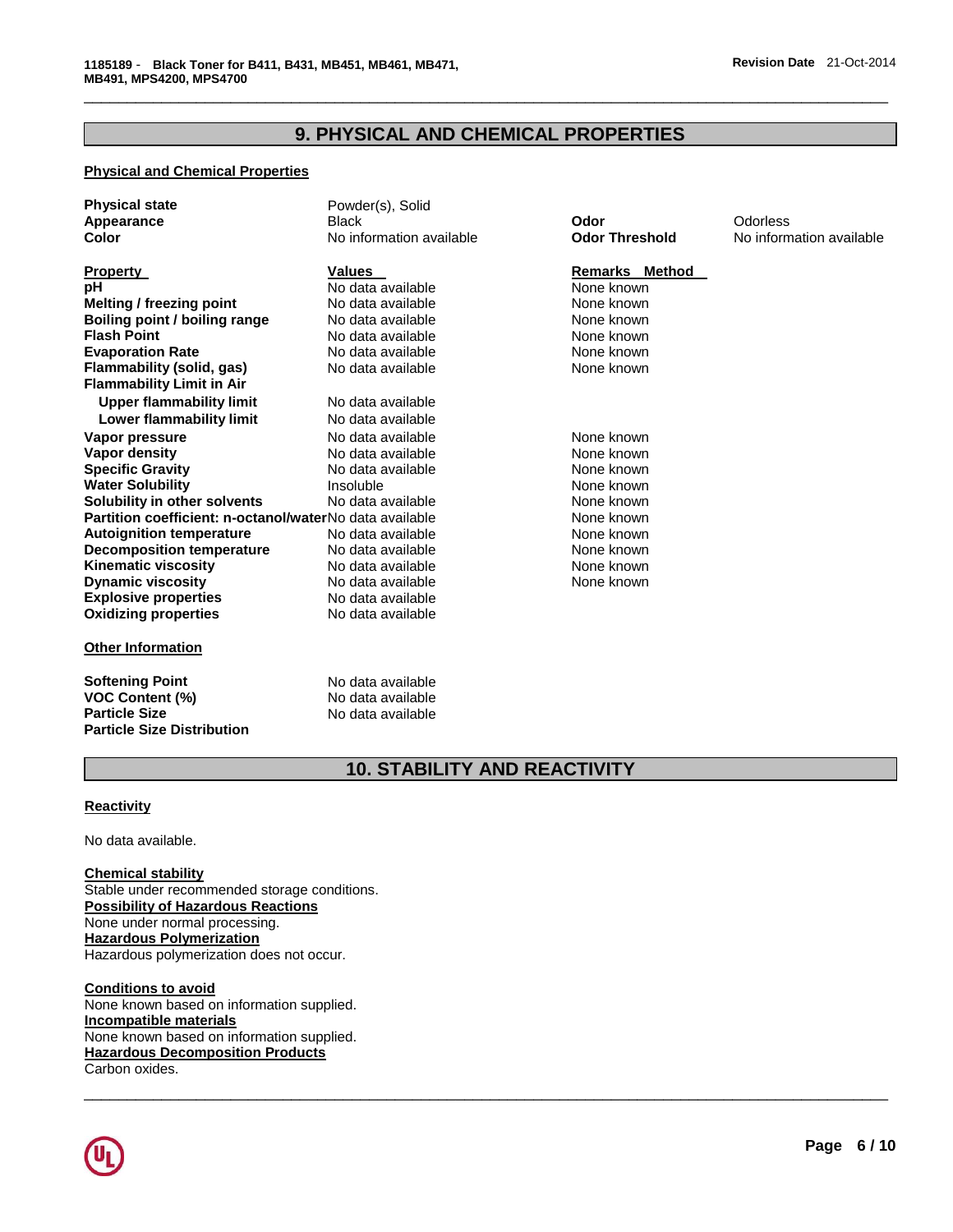# **11. TOXICOLOGICAL INFORMATION**

\_\_\_\_\_\_\_\_\_\_\_\_\_\_\_\_\_\_\_\_\_\_\_\_\_\_\_\_\_\_\_\_\_\_\_\_\_\_\_\_\_\_\_\_\_\_\_\_\_\_\_\_\_\_\_\_\_\_\_\_\_\_\_\_\_\_\_\_\_\_\_\_\_\_\_\_\_\_\_\_\_\_\_\_\_\_\_\_\_\_\_\_\_

## **Information on likely routes of exposure**

| <b>Product Information</b>   | Product does not present an acute toxicity hazard based on known or supplied information. |
|------------------------------|-------------------------------------------------------------------------------------------|
| <b>Inhalation</b>            | Specific test data for the substance or mixture is not available.                         |
| Eye contact                  | Specific test data for the substance or mixture is not available.                         |
| <b>Skin contact</b>          | Specific test data for the substance or mixture is not available.                         |
| Ingestion                    | Specific test data for the substance or mixture is not available.                         |
| <b>Component Information</b> |                                                                                           |

| <b>Chemical Name</b>          | Oral LD50     | Dermal LD50 | <b>Inhalation LC50</b> |
|-------------------------------|---------------|-------------|------------------------|
| Third Party Formulation (TP # | (Rat)         | , Rabbit "  |                        |
| 1183616)                      | > 15400 mg/kg | > 3 g/kg    |                        |

## **Information on toxicological effects**

**Symptoms** No information available.

### **Delayed and immediate effects as well as chronic effects from short and long-term exposure**

| Sensitization            | No information available.                                                                |
|--------------------------|------------------------------------------------------------------------------------------|
| <b>Mutagenic Effects</b> | No information available.                                                                |
| <b>Carcinogenicity</b>   | The table below indicates whether each agency has listed any ingredient as a carcinogen. |

| <b>Chemical Name</b>                                                                | <b>ACGIH</b>                                                                                                                   | <b>IARC</b>                                                                        | <b>NTP</b> | <b>OSHA</b> |  |
|-------------------------------------------------------------------------------------|--------------------------------------------------------------------------------------------------------------------------------|------------------------------------------------------------------------------------|------------|-------------|--|
| Third Party Formulation (TP<br>#1183616)                                            | A <sub>3</sub>                                                                                                                 | Group 2B                                                                           |            | X           |  |
| A3 - Animal Carcinogen<br>Group 2B - Possibly Carcinogenic to Humans<br>X - Present | <b>ACGIH (American Conference of Governmental Industrial Hygienists)</b><br>IARC (International Agency for Research on Cancer) | OSHA (Occupational Safety and Health Administration of the US Department of Labor) |            |             |  |
| <b>Reproductive toxicity</b>                                                        | No information available.                                                                                                      |                                                                                    |            |             |  |
| <b>STOT - single exposure</b>                                                       |                                                                                                                                | No information available.                                                          |            |             |  |
| <b>STOT - repeated exposure</b>                                                     |                                                                                                                                | No information available.                                                          |            |             |  |
| <b>Chronic Toxicity</b>                                                             |                                                                                                                                | Contains a known or suspected carcinogen. Carbon black has been classified by the  |            |             |  |

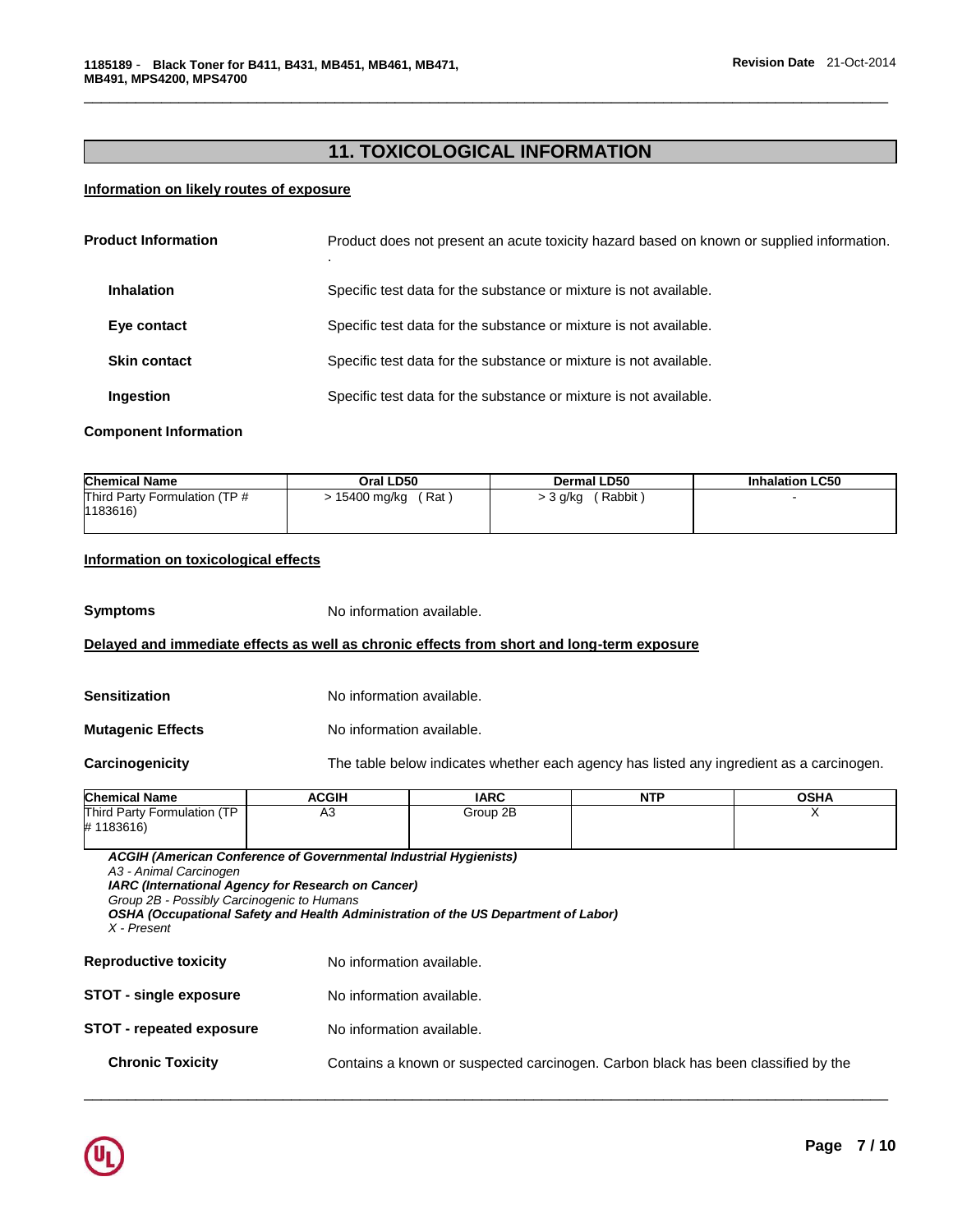International Agency for Research on Cancer (IARC) as possibly carcinogenic to humans (Group 2B) by inhalation.

**Target Organ Effects** Respiratory system. Eyes. Skin. Gastrointestinal tract (GI). Lymphatic System. Lungs.

\_\_\_\_\_\_\_\_\_\_\_\_\_\_\_\_\_\_\_\_\_\_\_\_\_\_\_\_\_\_\_\_\_\_\_\_\_\_\_\_\_\_\_\_\_\_\_\_\_\_\_\_\_\_\_\_\_\_\_\_\_\_\_\_\_\_\_\_\_\_\_\_\_\_\_\_\_\_\_\_\_\_\_\_\_\_\_\_\_\_\_\_\_

**Aspiration Hazard Moleco Exception Available.** 

### **Numerical measures of toxicity Product Information**

### **The following values are calculated based on chapter 3.1 of the GHS document** Not applicable

# **12. ECOLOGICAL INFORMATION**

### **Ecotoxicity**

The environmental impact of this product has not been fully investigated.

| <b>Chemical Name</b>                     | <b>Toxicity to Algae</b> | <b>Toxicity to Fish</b> | <b>Toxicity to</b><br><b>Microorganisms</b> | Daphnia Magna (Water<br>Flea) |
|------------------------------------------|--------------------------|-------------------------|---------------------------------------------|-------------------------------|
| Third Party Formulation (TP<br>#1183616) |                          |                         |                                             | 24h EC50: > 5600 mg/L         |

### **Persistence and Degradability**

No information available.

#### **Bioaccumulation**

No information available

#### **Other adverse effects**

No information available.

# **13. DISPOSAL CONSIDERATIONS**

### **Waste treatment methods**

| <b>Disposal methods</b>       | This material, as supplied, is not a hazardous waste according to Federal regulations (40)<br>CFR 261). This material could become a hazardous waste if it is mixed with or otherwise<br>comes in contact with a hazardous waste, if chemical additions are made to this material, or<br>if the material is processed or otherwise altered. Consult 40 CFR 261 to determine whether<br>the altered material is a hazardous waste. Consult the appropriate state, regional, or local<br>regulations for additional requirements. |
|-------------------------------|---------------------------------------------------------------------------------------------------------------------------------------------------------------------------------------------------------------------------------------------------------------------------------------------------------------------------------------------------------------------------------------------------------------------------------------------------------------------------------------------------------------------------------|
| <b>Contaminated Packaging</b> | Dispose of contents/containers in accordance with local regulations.                                                                                                                                                                                                                                                                                                                                                                                                                                                            |

### **California Hazardous Waste Codes** 331

This product contains one or more substances that are listed with the State of California as a hazardous waste.

# **14. TRANSPORT INFORMATION**

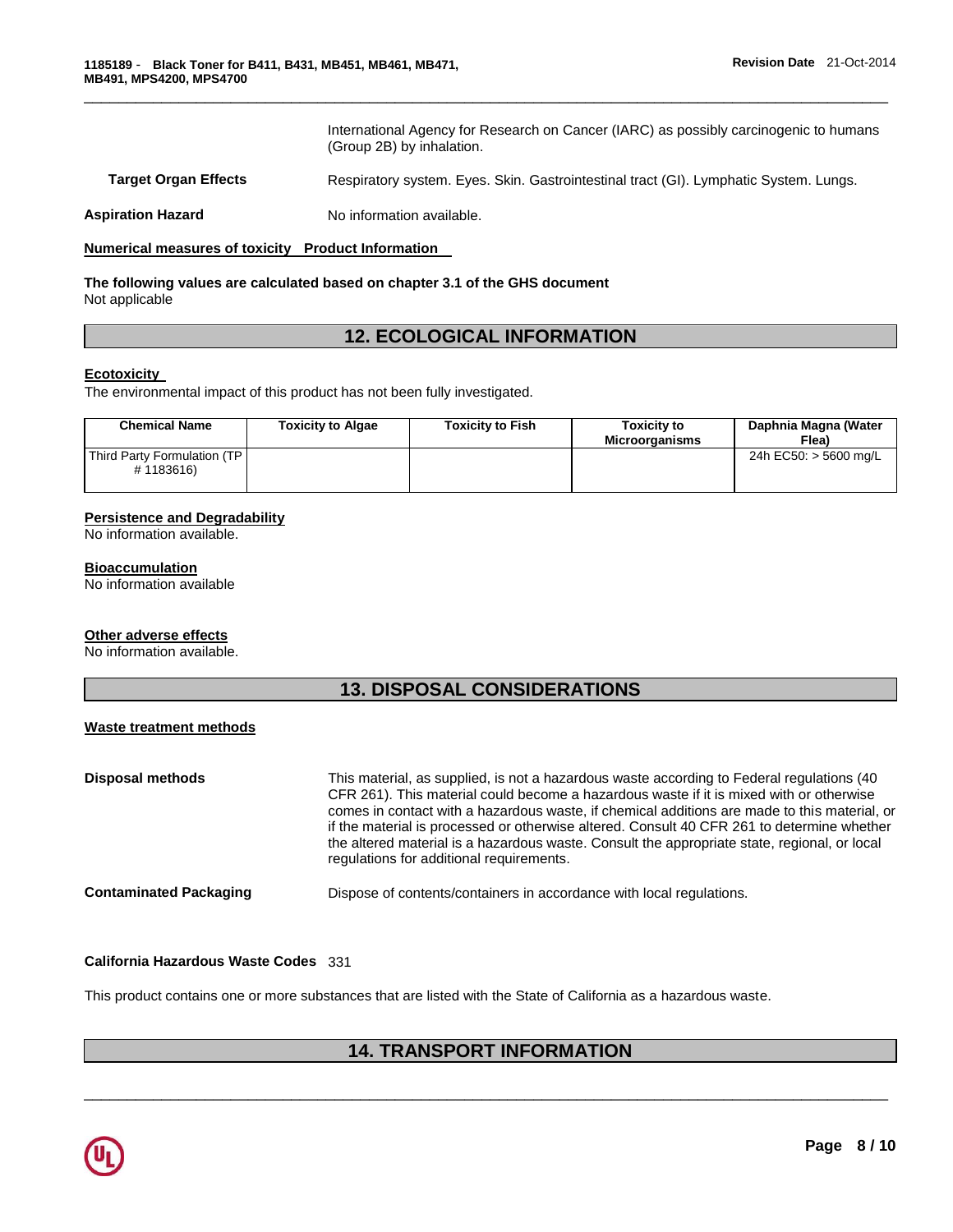| <b>Proper Shipping Name</b><br><b>Hazard Class</b>         | NOT REGULATED<br><b>NON REGULATED</b><br>N/A |
|------------------------------------------------------------|----------------------------------------------|
| TDG                                                        | Not regulated                                |
| <b>MEX</b>                                                 | Not regulated                                |
| ICAO                                                       | Not regulated                                |
| IATA<br><b>Proper Shipping Name</b><br><b>Hazard Class</b> | Not regulated<br>NON REGULATED<br>N/A        |
| <b>IMDG/IMO</b><br><b>Hazard Class</b>                     | Not regulated<br>N/A                         |
| <b>RID</b>                                                 | Not regulated                                |
| ADR.                                                       | Not regulated                                |
| ADN                                                        | Not regulated                                |

# **15. REGULATORY INFORMATION**

\_\_\_\_\_\_\_\_\_\_\_\_\_\_\_\_\_\_\_\_\_\_\_\_\_\_\_\_\_\_\_\_\_\_\_\_\_\_\_\_\_\_\_\_\_\_\_\_\_\_\_\_\_\_\_\_\_\_\_\_\_\_\_\_\_\_\_\_\_\_\_\_\_\_\_\_\_\_\_\_\_\_\_\_\_\_\_\_\_\_\_\_\_

### **International Inventories**

TSCA Complies DSL All components are listed either on the DSL or NDSL.

**TSCA** - United States Toxic Substances Control Act Section 8(b) Inventory **DSL/NDSL** - Canadian Domestic Substances List/Non-Domestic Substances List

### **US Federal Regulations**

### **SARA 313**

Section 313 of Title III of the Superfund Amendments and Reauthorization Act of 1986 (SARA). This product does not contain any chemicals which are subject to the reporting requirements of the Act and Title 40 of the Code of Federal Regulations, Part 372

## **SARA 311/312 Hazard Categories**

| <b>Acute Health Hazard</b>        | No. |
|-----------------------------------|-----|
| <b>Chronic Health Hazard</b>      | Yes |
| <b>Fire Hazard</b>                | No. |
| Sudden release of pressure hazard | N٥  |
| <b>Reactive Hazard</b>            | N٥  |

## **CWA (Clean Water Act)**

This product does not contain any substances regulated as pollutants pursuant to the Clean Water Act (40 CFR 122.21 and 40 CFR 122.42)

## **CERCLA**

This material, as supplied, does not contain any substances regulated as hazardous substances under the Comprehensive Environmental Response Compensation and Liability Act (CERCLA) (40 CFR 302) or the Superfund Amendments and Reauthorization Act (SARA) (40 CFR 355). There may be specific reporting requirements at the local, regional, or state level pertaining to releases of this material